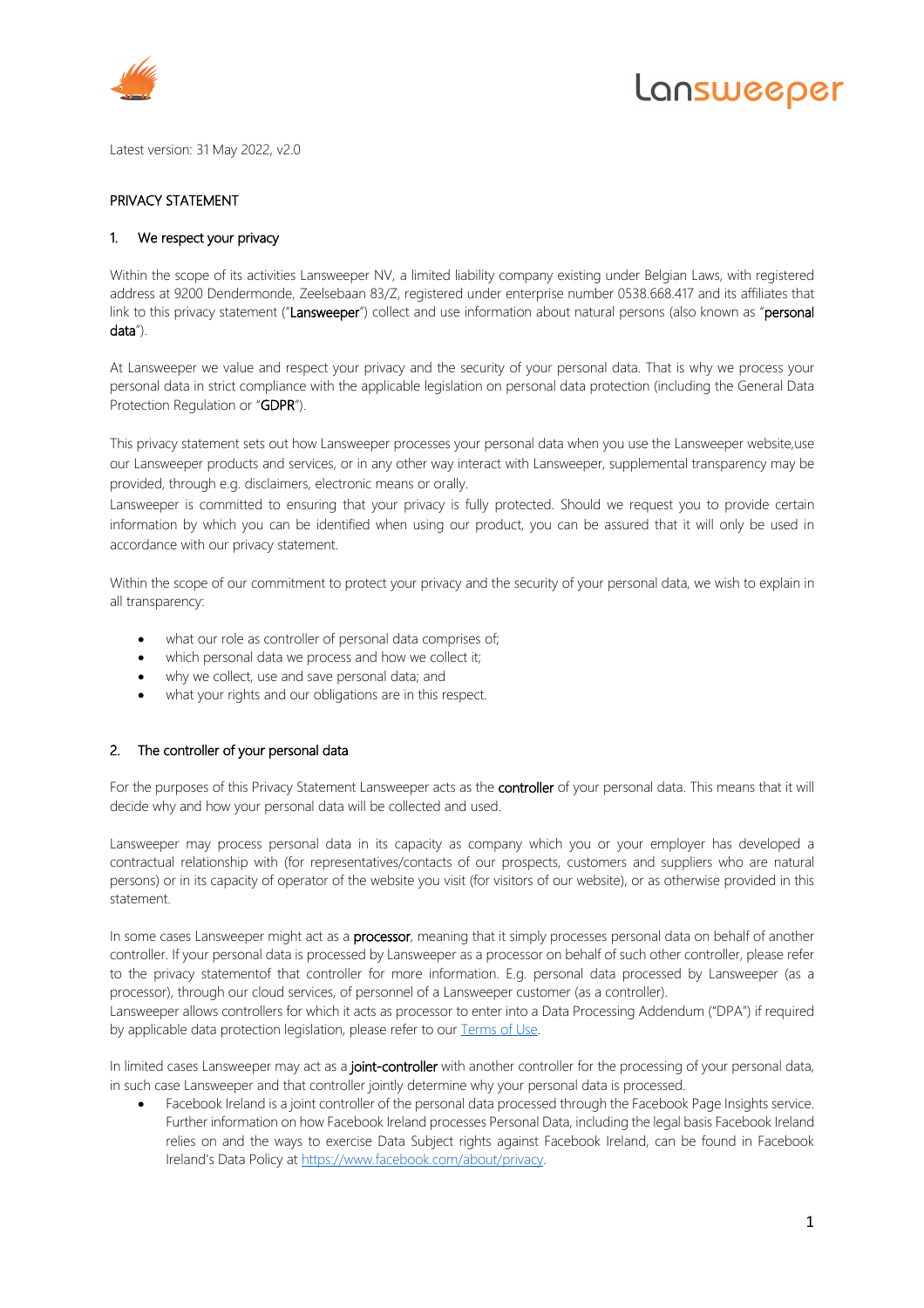

- Lansweeper
- o Facebook Ireland and Lansweeper have entered into an arrangement to determine their respective responsibilities for compliance with the obligations under the GDPR.
- o Facebook Ireland and Lansweeper have agreed that Facebook Ireland is responsible for providing you with information about the processing for Page Insights and for enabling you to exercise your rights under the GDPR. Under the GDPR, you have the right to access, rectify, port, delete and object to and restrict processing of your data. Learn more about these rights in your Facebook settings. You can also contact Facebook Ireland's data protection officer whose contact details can be found in Facebook Ireland's Data Policy.
- o Facebook and Lansweeper have agreed that the Irish Data Protection Commission is the lead supervisory authority responsible for overseeing the processing for Page Insights (exceptions might apply where the Page admin is a public authority). You always have the right to lodge a complaint with the Irish Data Protection Commission (please see at www.dataprotection.ie) or with any other supervisory authority.

#### 3. Which personal data are processed and how are they collected?

Personal data are obtained by Lansweeper in various manners:

- You provide some of it directly (such as by purchasing our product, signing up for trial use of our product, through contact forms that you complete, contests that you participate in, promotions that you make use of, commercial actions that you sign in for or upon payment transactions): When you use our services, we collect information from you in a number of ways. For instance, we ask you to provide your name and email address to register and manage your account. We also maintain your marketing preferences and the emails and other communications that you send us or otherwise contribute, such as customer support inquiries or posts to our forum. You might also provide us with information in other ways, including by responding to surveys, submitting a form or participating in contests or similar promotions. Sometimes we require you to provide us with information for contractual or legal reasons. We'll normally let you know when information is required, and the consequences of failing to provide it. If you do not provide personal information when requested, you may not be able to use our services if that information is necessary to provide you with the service or if we are legally required to collect it.
- We record some of it automatically when you use our services, website or social media pages and thereto linked technologies: When you use our services, we collect information about your activity on and interaction with the services, such as your IP address(es), your device and browser type, the web page you visited before coming to our sites, what pages on our sites you visit and for how long and identifiers associated with your devices. For more information read our Cookie Declaration.
- We may record personal information when: (i) you call Lansweeper We may record the conversation for quality management purposes within our call centre, such recordings will be maintained for maximum one (1) month. We undertake to let you know via a beep or message that We record the call.
- We may receive some personal data from third parties:
	- o If you make a purchase, we obtain limited information about your payment card from our payment service provider. Currently, our payment service providers are Cleverbridge and Stripe. Please refer to their privacy statement for more information on how they process your personal data.
	- o If you have provided your Personal Data to us, according to one of the bullets above, as a contact person for a Lansweeper customer or prospect, we may collect or receive additional professional personal data about you from third parties. This includes from our B2B data provisioning partner ClearBit. Such professional personal data means: your name, your email, your address, your time zone, your employer's information, your employment title, your employment role, your LinkedIn-profile handle. Please refer to their privacy statement for more information on how they process your personal data: https://clearbit.com/privacy
	- o We may receive your personal data directly from your employer or the company you otherwise are engaged with or by, please refer to their privacy statement for more information.
	- o We may receive your personal data from our partners, agents, distributor, reseller or affiliates, when they have provided or offered you Lansweeper products and services, please refer to their privacy statement for more information.

We may process following types of personal data:

- Identification and contact data;
- Social data and habits;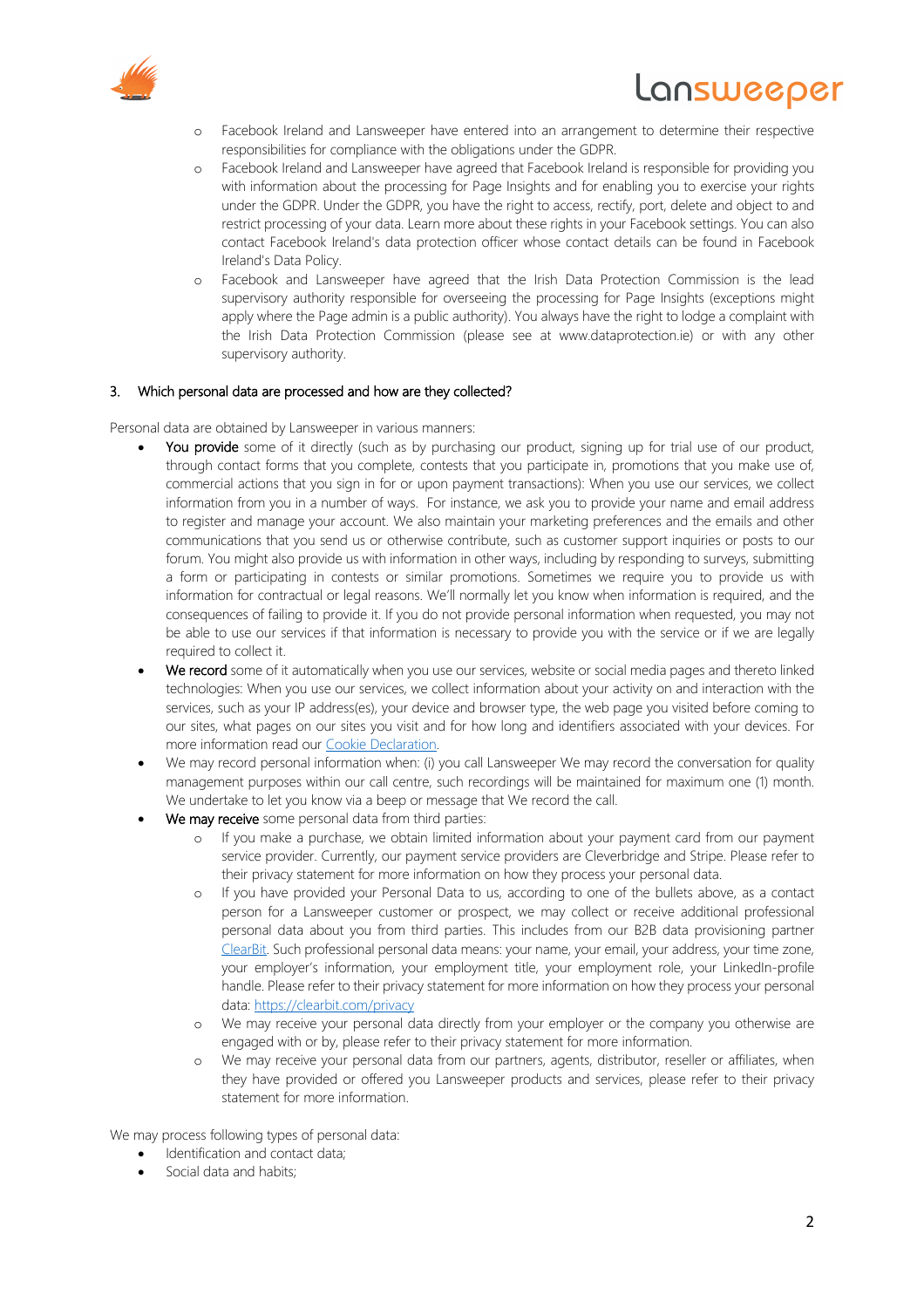



- Social network data;
- Professional data;
- Financial and economic data;
- Connection data;
- ID-data issued by government;
- Any other information you choose to provide.

# 4. What do we process your personal data for?

We always process your personal data for the particular purpose of handling your requests or your purchase in general. We only process the data that are necessary for achieving that purpose. More specifically we process personal data for the following purposes:

- **Complying with law:** Comply with applicable legal requirements, such as tax and other government regulations and industry standards, contracts and law enforcement requests.
- Contests: When you participate in an action or contest, we will ask your name, address and email address. This way we can execute the contest and contact and announce the laureate(s). This way we also measure the response to our advertising actions.
- Customer support: You can call or email us. In order to make sure that we can help you as quickly as possible, we make use of the data you provide us with and we make notes that we save.
- **Enforcement:** Enforce our Terms of Use and other legal terms or policies.
- Improvement of our products and services: We are continuously searching to improve our services. To this effect we may use your personal data to ask you to participate in a customer or market survey, product feedback survey, … Sometimes third parties carry out those surveys. We may collect data for bug management purposes, in order to be able to track and revert back to end-users.
- Management and improvement website: We also use the data of the persons visiting our website to manage and improve these website as well as to analyse the use thereof.
- Management of customers, suppliers and partner programmes: We store the contact details of our business customers and partners to manage the relationship with these customers and partners.
- Direct marketing and public relations: We only provide you with direct marketing communication (e-mail, push notifications, …) when: (i) we or a third party have obtained your consent (e.g. through a checkbox or webform); (ii) where we have a commercial and/or contractual relationship (e.g. you are a (trial) customer, you have downloaded one of our documents, …) and Lansweeper has a legitimate interest to provide you related direct marketing communication. Our direct marketing e-mails make use of tracking cookies, to understand your needs and provide you with better service and internal record keeping. For more information please read our Cookie Declaration.
- Security and fraud monitoring: We may process personal data to examine, prevent and fight fraud and protect our and other's interests, rights and property. If required we also communicate customer data to the competent (administrative) authorities, legal institutions or other public bodies. We also make use of CCTV in our offices.
- Supply our product and services to customers: To handle your order we need your contact and billing data such as email address, surname, first name, address, company, VAT ID, telephone number, card number and other billing information from licensee and billing contact. This way we can deliver your order, process payments, respond to your inquiries and keep you updated on the status of your order. If necessary for the handling of your order, we will also transmit your data to our subcontractors, for example our payment processor. In addition as part of our services we may use your information to contact you in order to inform you about our product or services (e.g. We send you emails about your transactions and service-related announcements.)
- Profiling: We may use your personal data, to collect additional professional personal data about you, in order to use for any of the above purposes.
- Analytics: We may use your personal data for scientific research, market research & statistical research. This may include: analytics related to interactions with our social media pages, our products or services, …
- Recruitment: Additionally, we may process personal data of job applicants in relation to our recruitment activities, for following specific purposes:
	- learning more about the behaviour of the visitors of our careers website to improve our recruitment process and this website (Device and browser, IP-address, Requests and responses sent from and to your device, Source website (we use a cookie to track this), Acceptance of Cookies (a cookie is used to store this), Behaviour on our website);
	- generating anonymized data related to the careers website, that we share with our partners;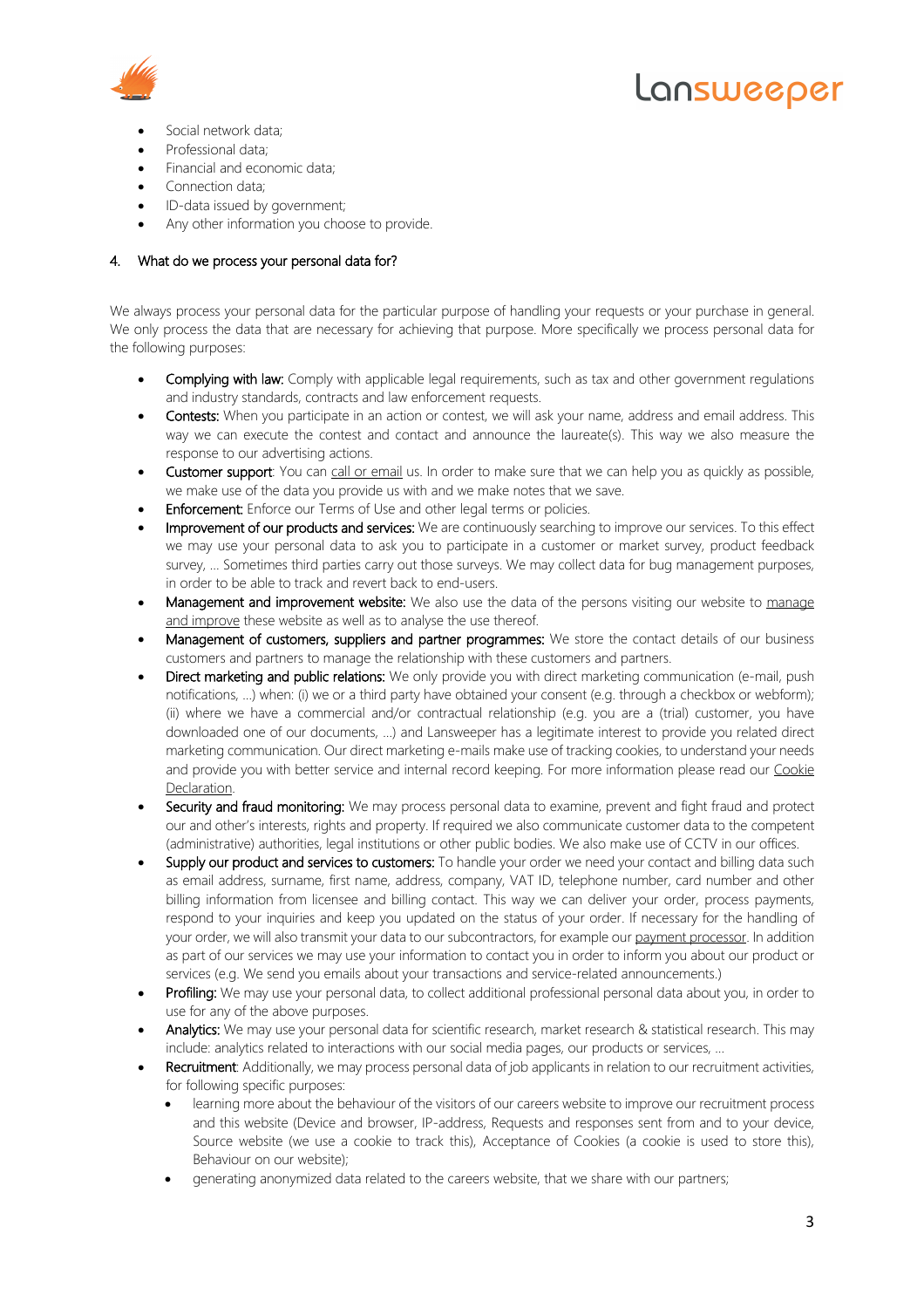

# **NUSMGGDGL**

• management of job applications (any personal data that you provide through our job application form including, but not limited to: Full name, email address, phone number, picture, cover letter, résumé, LinkedIn profile, Indeed profile and which job you have applied for; Statuses, notes and planning related to your job application; and Email communication).

Under European data protection law we are required to inform you that withholding personal data in your job application can give you a disadvantage in comparison to other candidates who are applying for the same role.

A reasonable period after the procedure we will delete your personal data, unless we have informed you that we require it for other purposes or we ask your consent to maintain your data.

Your personal data has to be processed by LinkedIn and Indeed to allow for the 'Apply with LinkedIn' and 'Apply with Indeed' functionalities. LinkedIn and Indeed may use cookies. You can find their privacy policies on the following websites: https://www.indeed.com/legal & https://www.linkedin.com/legal/privacy-policy

## 5. How do we process your personal data?

We collect and use the personal data we have received based on your voluntary, explicit and specific consent, except when the processing is required for the execution of an agreement or for the compliance with an obligation that is imposed by law, decree, ordinance; or when the processing of the personal data is necessary for safeguarding our legitimate interest. In that case we will verify whether your interest or your fundamental rights and freedoms do not override the above. Examples of such a legitimate interest are: providing a cost-effective service, offering our products and services to our customers, fraud prevention and the protection of our IT systems and networks, compliance with our corporate and legal responsibilities.

#### 6. With whom my personal data are shared?

In principle your personal data are only accessible to the authorized personnel within Lansweeper that need to have access to those personal data in function of their professional tasks. In any case, those personal data shall only be processed for the purposes as described in article 4.

All these members of our personnel are bound by strict internal rules and procedures with respect to the processing of personal data. They are also obliged to observe the technical and organizational measures that we have taken to protect your personal data.

In principle we do not share your personal data with anybody outside Lansweeper. Sometimes it is however necessary that for operational reasons we appeal to meticulously selected third parties within the scope of the purposes described in article 4. These recipients can only use the indicated personal data for the execution of their specific task, need to act in respect with our privacy statement and they cannot use them for any other purposes. Within the scope of performance of their tasks, the recipients are also obliged to comply with the provisions of the General Data Protection Regulation, as well as their contractual obligations towards us.

Such recipients may be located in jurisdictions outside the European Economic Area that may not guarantee an appropriate level of personal data protection. With respect to the transfer of the personal data to such jurisdictions, we shall take proper measures to make sure that the transfer is realized in accordance with the applicable rules relating to the international transfer of personal data.

Such recipients include following categories:

- If you make a purchase, we obtain limited information about your payment card from our payment service provider. Currently, our payment service providers are Cleverbridge and Stripe, which may act both as a processor on Our behalf and as a controller.
- Processors, which may process your personal data, solely to provide Us with additional personal data.
	- o Hotjar in order to better understand your needs and to optimize this service and experience. Hotjar is a technology service that helps Us better understand your experience (e.g. how much time they spend on which pages, which links they choose to click, what users do and don't like, etc.) and this enables us to build and maintain our service with your feedback. Hotjar uses cookies and other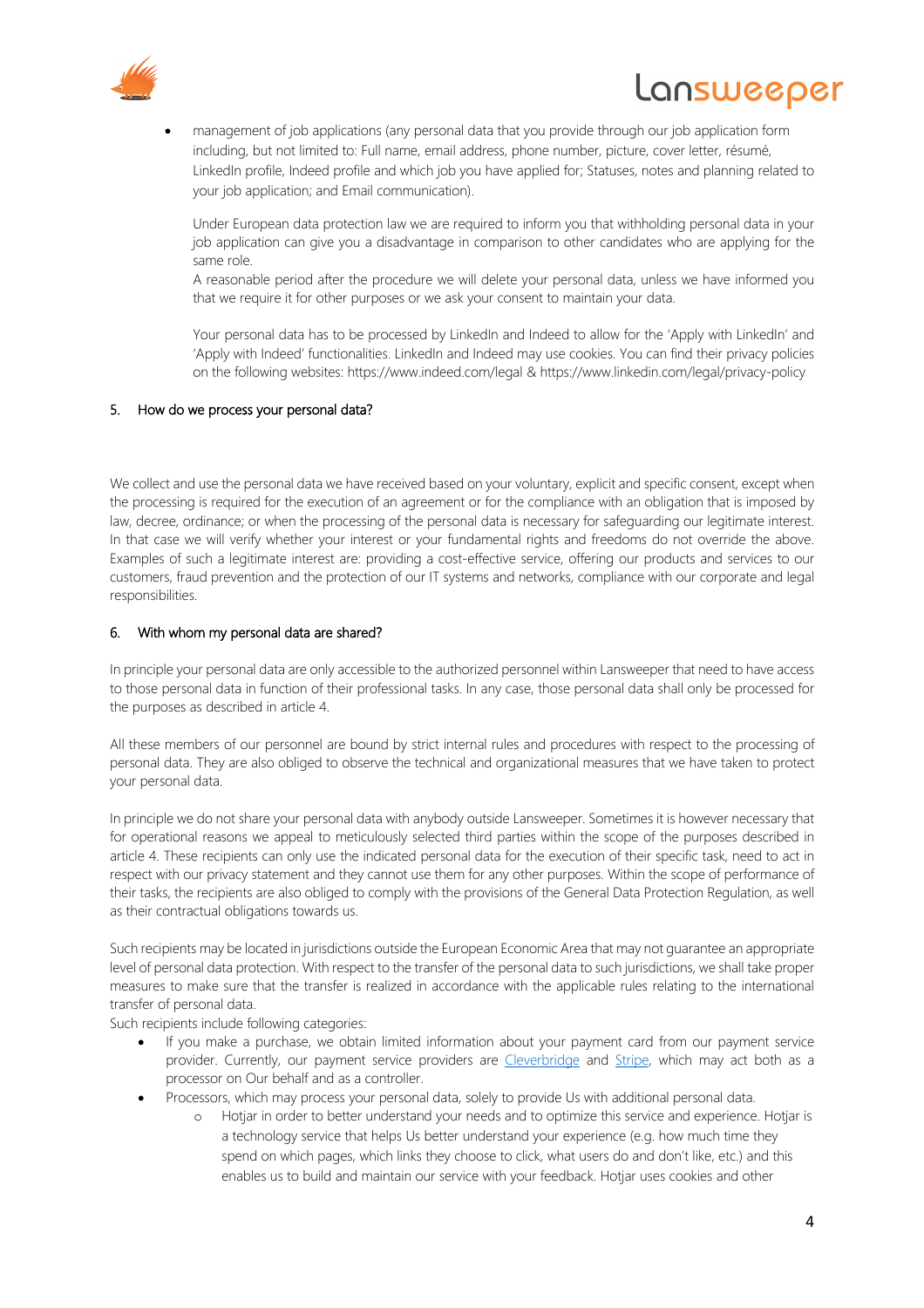

# **nsweeper**

technologies to collect data on our users' behavior and their devices. This includes a device's IP address (processed during your session and stored in a de-identified form), device screen size, device type (unique device identifiers), browser information, geographic location (country only), and the preferred language used to display Our website. Hotjar stores this information on our behalf in a pseudonymized user profile, for more information read our Cookie Declaration. Hotjar is contractually forbidden to sell any of the data collected on Our behalf. For further details, please see the 'about Hotjar' section of Hotjar's support site.

- o ClearBit may receive your personal data in order to provide additional information to Us, as provided above.
- Processors who may assist us in collecting personal data form you, e.g. providers of chatbot services.
- Processors that provide market and statistical research & analysis;
- Processors who provide hosting of the Website and related databases;
- Processors who provide cloud and other supported software services for business processing, such as accounting software providers;
- Processors that provide communication services;
- Processors and controllers who act as a subcontractor for Lansweeper in the execution of the services that we provide you, such as event organizers;
	- o UserLane may receive pseudonymised company information in order to provide you with and followup on with on-screen interactive guides.
- Processors and controllers that act as agents, resellers or distributors of Lansweeper;
- Controllers that provide professional services to Lansweeper such as accountants, lawyers and notaries;
- Companies associated with Lansweeper and its affiliates.

# 7. Right to oppose the use of your personal data for direct marketing purposes

You can oppose the use of your personal data for direct marketing purposes at all times. To this effect you can send an email to security@lansweeper.com or send a letter to – 9200 Dendermonde, Zeelsebaan 83/Z. This right to oppose can also be exercised through every newsletter.

# 8. Your rights

You shall have the right to access your personal data and to have them rectified. In some cases you also have the right to restrict or object to the processing thereof or to have them erased. You also have the right, under certain circumstances, to data portability.

To this effect you can send a request by email to security@lansweeper.com or send a letter to our customer service – 9200 Dendermonde, Zeelsebaan 83/Z. In both cases (email and posted letter) please insert a copy of your identity card or passport, so that we can verify your identity.

When you have given your consent for the processing of your personal data, you can withdraw that consent at any time, but in that case you should be aware of the fact that you will not be able to fully enjoy all services. Such withdrawal shall not affect the lawfulness of the processing based on the consent prior to the withdrawal thereof.

If you are not satisfied with the way we process your personal data, you can inform us thereof and you have the right to file a complaint with the supervising authority that is competent for the protection of personal data.

We will not sell, distribute, or lease your personal information to third parties unless we are required by law to do so. If you believe that any information we are holding about you is incorrect or incomplete, please email us as soon as possible at the above shown address. We will promptly correct any information found to be erroneous.

## 9. Protection of your personal data

We take the necessary administrative, technical and organizational measures to ensure the security and confidentiality of your personal data and protect your personal data against destruction, loss, abuse, unlawful granting of unauthorized access, to the transmitted, stored or otherwise processed data, either by accident or unlawfully, which more in particular may lead to physical, material or immaterial damage.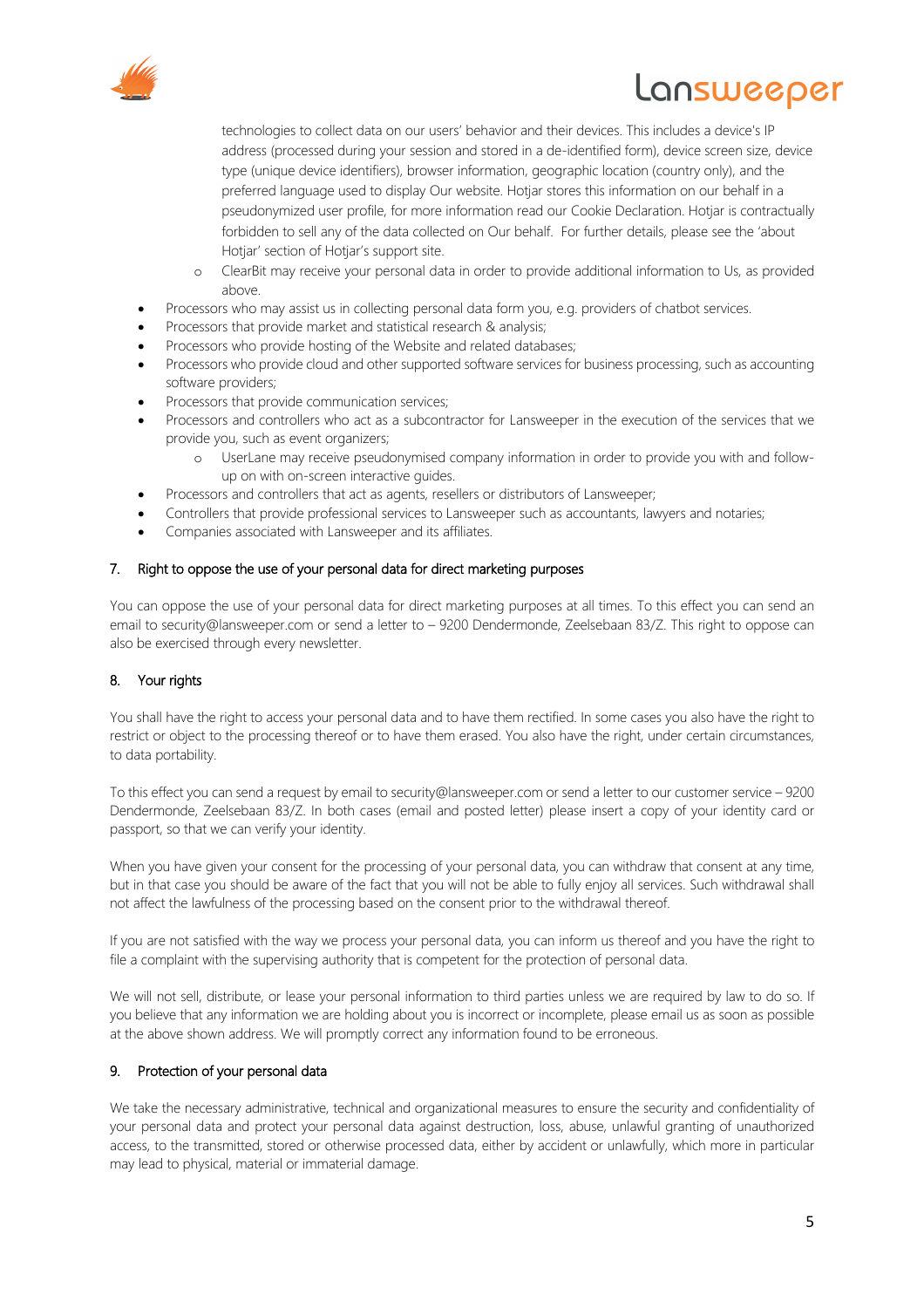

# **NUSMGGDGL**

These measures take into account the state of technology, the implementation costs, as well as the nature, the size, the context and the processing purposes and also the probability and severity of the various risks for the rights and freedoms of natural persons that are related to the processing.

We are committed to ensuring that your information is secure. In order to prevent unauthorized access or disclosure we have put in place the suitable physical, electronic, and managerial procedures to safeguard and secure the information we collect online.

# 10. Retention of your personal data

Your personal data will be retained as long as necessary for achieving the purpose for which they were collected and in line with the legal, regulatory and internal requirements in this respect.

Comments on Our Forum and social media: Lansweeper reserves the right to erase posts, comments, links and publications that we believe to be abusive, insulting, for marketing purposes, to discredit the market, or that entail copyright intrusion, criminal activity or similar. We also reserve the right to block users who repeatedly contravene our rules. Sharing sensitive information about other people is not permitted when publishing questions and comments on our website or social media pages. Sensitive information may include union membership, sexual orientation, religion, etc. We monitor and moderate our social media pages and our website.

# 11. Cookies

Lansweeper websites, including www.lansweeper.com, make use of cookies.

Cookies are small text files that are stored on the hard disk of the computer and/or devices of the visitors of certain websites. They contain certain information, such as for example the language preference indicated by the visitor. Other cookies collect statistics about the visitors of our website or make sure that the graphical layout of the website is correctly represented and that the applications of the website operate correctly.

Some cookies are necessary to make the website operate, other cookies are intended to improve your user experience. More information on the use of cookies on our website, and more in general, by Lansweeper, can be found here.

# 12. Links to other websites

The Lansweeper website may contain links to websites that are administered by customer companies outside Lansweeper. Those other websites have their own Privacy Statement which you should carefully read when you visit them. In no case whatsoever we shall be held liable for the content of those websites, nor for any processing of personal data by these third parties.

## 13. Anonymous data

Lansweeper is permitted to collect non-personal and anonymous data and anonymize personal data. This data does not allow Lansweeper to proceed to identify an individual person and this data can be shared with third parties, including for statistical purposes.

## 14. Modification of the privacy statement

This privacy statement is subject to modifications.

Lansweeper may change this Privacy Statement to reflect changes in the law, our personal data handling practices, or the features of our business or services. We will make the updated Privacy Statement available on our website and show the date the Privacy Statement was last updated and version, to help you know when we change it. If we make material changes to our Privacy Statement, we will endeavour to provide you with notice in advance through our website(s) (for example by means of pop-up screens) as well as by means of our other commonly used communication channels (for example by email, if we have your email address).

## 15. Contact us